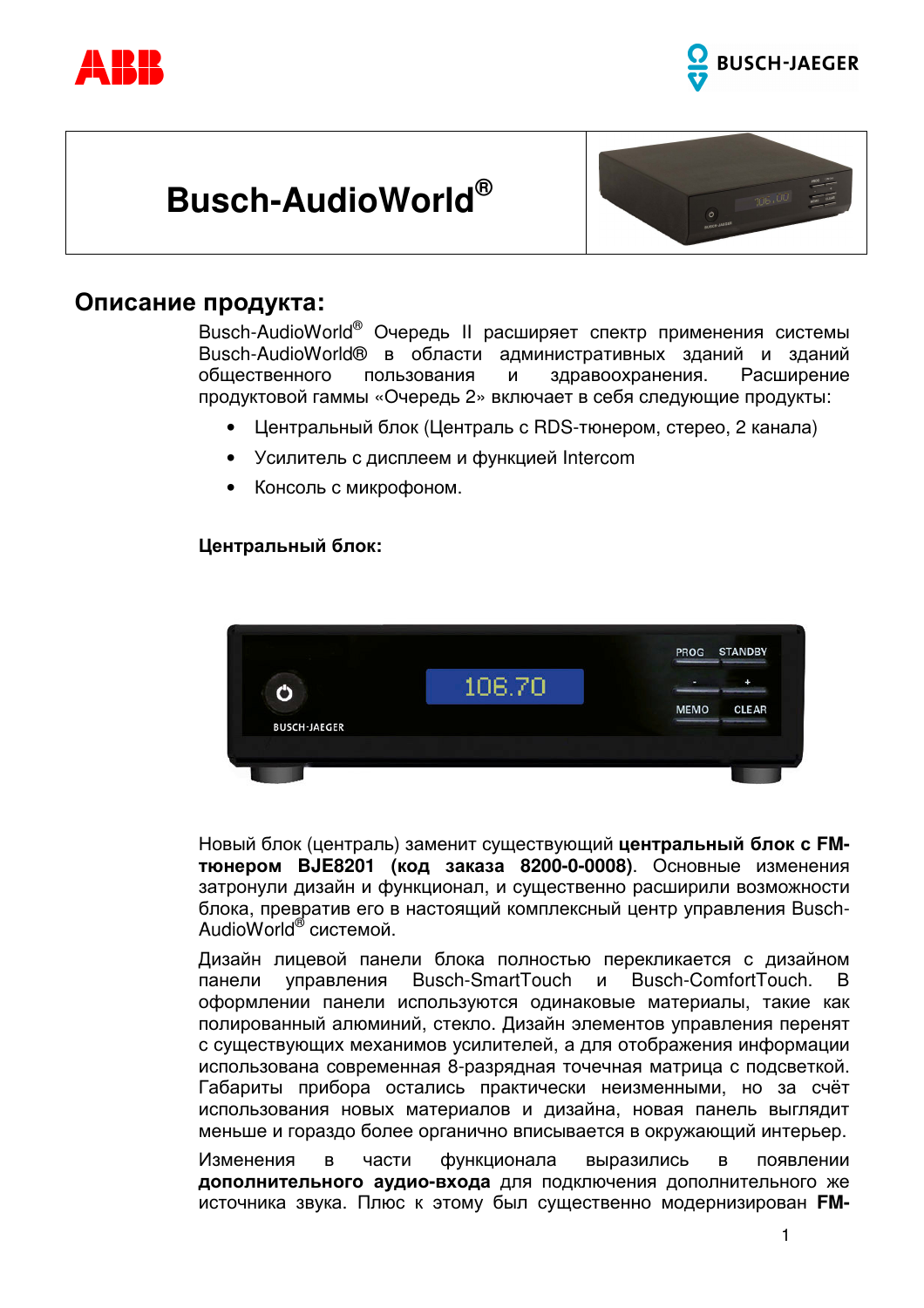





тюнер - была увеличена его чувствительность - шаг настройки в решётке частот был уменьшен 0.05 МГц.

Была также усовершенствована функция Intercom - вызов абонента с адресацией (до 15 абонентов) с сохранением функции звукового (радио-/аудио- вещания). И добавлена функция встроенных системных часов системного времени.

Также стало возможным реализовать централизованное отключение системы при помощи удалённого/дополнительного прибора (кнопки).

К особенностям также относится способность отображать индикатор перегрузки, автоматического переключения в моно- режим приёма, в случае ухудшения сигнала а также ошибок при параметризации и программировании.



#### Усилитель с функцией Intercom и дисплеем (BJE8214 U):

Для реализации новых возможностей модернизированного центрального блока (централи) ВЈЕ8202, был также разработан новый усилитель с функцией Intercom и большим дисплеем (артикул **BJE8214 U**). Прибор, который заменит ныне существующий блок **BJE8212 U**. При управлении, использован принцип управления «плавающая клавиша», который впервые был применён на изделии комфортный таймер и FM-радио. 4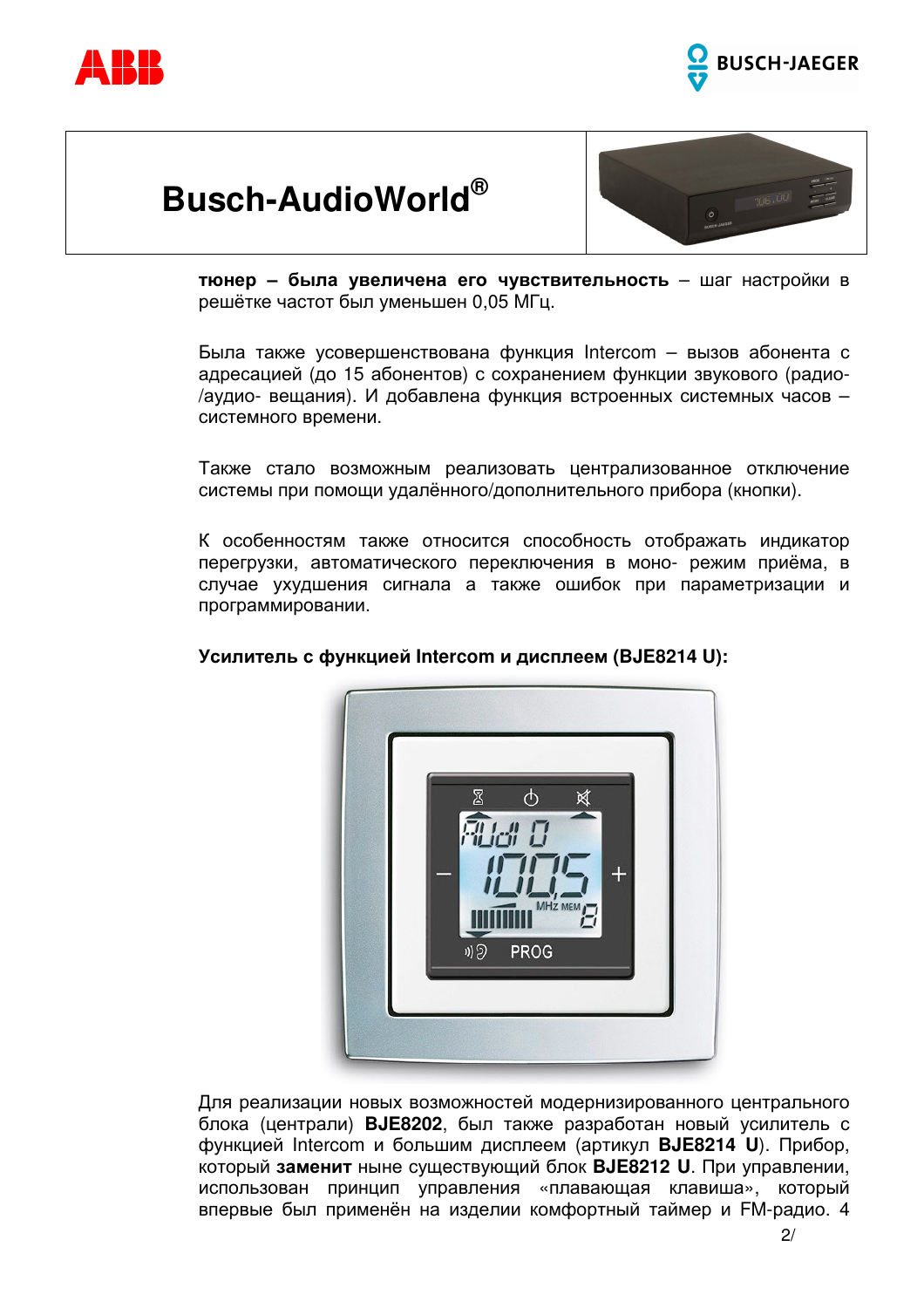





клавиши (4 грани накладки) отвечают за навигацию в меню (в режиме «Меню»), включение/выключение прибора, регулировку громкости и переключения радиоканалов.

|             | Normal /<br>operating mode                             | Setup / menu<br>mode            |
|-------------|--------------------------------------------------------|---------------------------------|
|             | ON / OFF<br>Press long:<br>Sleep                       | ON / OFF                        |
|             | Increase volume                                        | Menu forward and<br>select      |
|             | Reduce volume                                          | Menu return and<br>select       |
| <b>PROG</b> | <b>Station memory</b><br>change<br>Press long:<br>Menu | OK and<br>programming<br>button |

Возможная индикация на дисплее:



|   | Индикатор на символе «сон». Отображается, когда<br>активирована функция автоматического отключения.                                 |  |
|---|-------------------------------------------------------------------------------------------------------------------------------------|--|
| 2 | Индикатор на символе "Do not disturb" (Не беспокоить).<br>Отображается, когда режим передачи голосового<br>сообщения деактивирован. |  |
|   | 7-разрядное поле вывода информации, индикации<br>частоты вещания (используется 4-разряда), режимы<br>«Меню» и «Время».              |  |
|   | Символ «Будильник» (колокольчик). Отображается, при<br>активировании/включении будильника.                                          |  |
| 5 | Номер радиоканала или уровня меню в режиме «Меню».                                                                                  |  |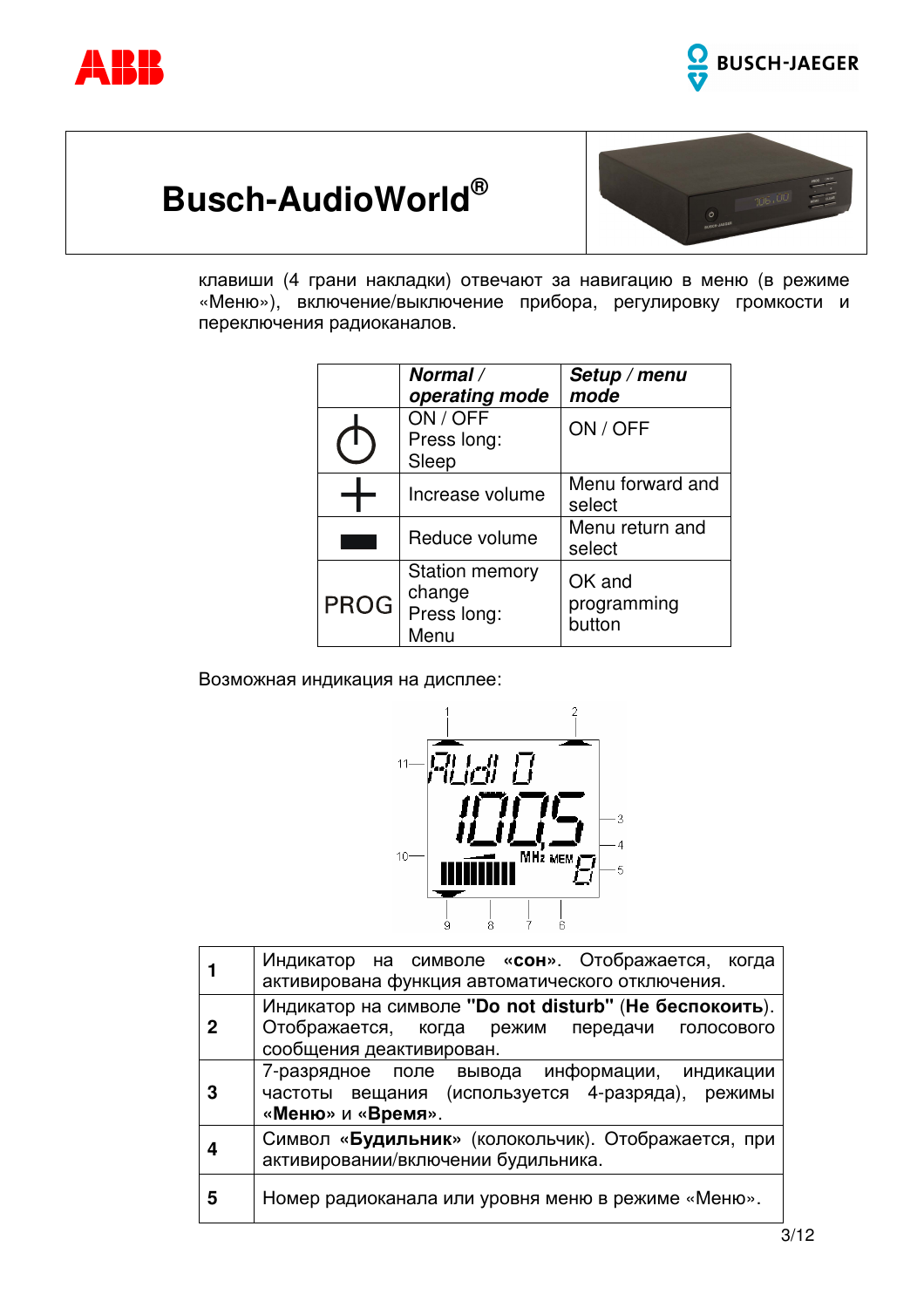





| 6  | Символ «Память» отображается, когда паять активна.                                     |  |  |
|----|----------------------------------------------------------------------------------------|--|--|
|    | Символ частоты. Отображается для станций<br>He<br>поддерживающих RDS-тэги.             |  |  |
| 8  | Шкала – для регулировки громкости, баланса и т.д.                                      |  |  |
| 9  | Индикатор «Радио-няня». Отображается<br>когда<br>соответствующая функция активирована. |  |  |
| 10 | Символ «Громкость» - отображается во время время<br>регулировки времени.               |  |  |
| 11 | 8-разрядное поле для отображания RDS тэгов или<br>информации меню.                     |  |  |

#### Включение/выключение функции «СОН»:

Коротко нажмите клавишу **ON/OFF** -  $\circledcirc$ , чтобы изменить режим работы блока. Нажмите клавишу и удерживайте её в течении 3 секунд. Блок войдёт в режим «СОН». Функция «сна» - автоматического выключения позволяет выбрать время отключения с шагом 5 минут в интервале от 5 до 60 минут. По истечению установленого времени, блок автоматически отключается. Значение времени отключения сохраняется и при последующей активации функции «Сон», предлагаетя в качестве значения по умолчанию.

#### Настройка громкости:

Регулировка громкости осуществляется при попомощи клавиш +/- в интервале значений от 0 до 10 и визуально отображается в виде графической шкалы на дисплее прибора (позиция 8) и символом громкости (позиция 10). При выключении прибора значение громкости запоминается и при последующем включении системы, предлагается как значение по умолчанию.

#### Переключение каналов:

Для переключения каналов, а также для «закрепления» станции на канале используется клавиша PROG. Номер канала/станции при этом отображается на дисплее (позиция 5). Также на дисплее отображается соответствующая частота вещания и значок диапазона МГц. Также на дисплей содержимое RDS-тэгов, транслируемых транслируетя радиостанцией.

Всего блок располагает 8-ю свободными ячейками памяти. При переключении каналов, последние пролистываются по порядку, и при достижении последнего значения, автоматически переключается на 1.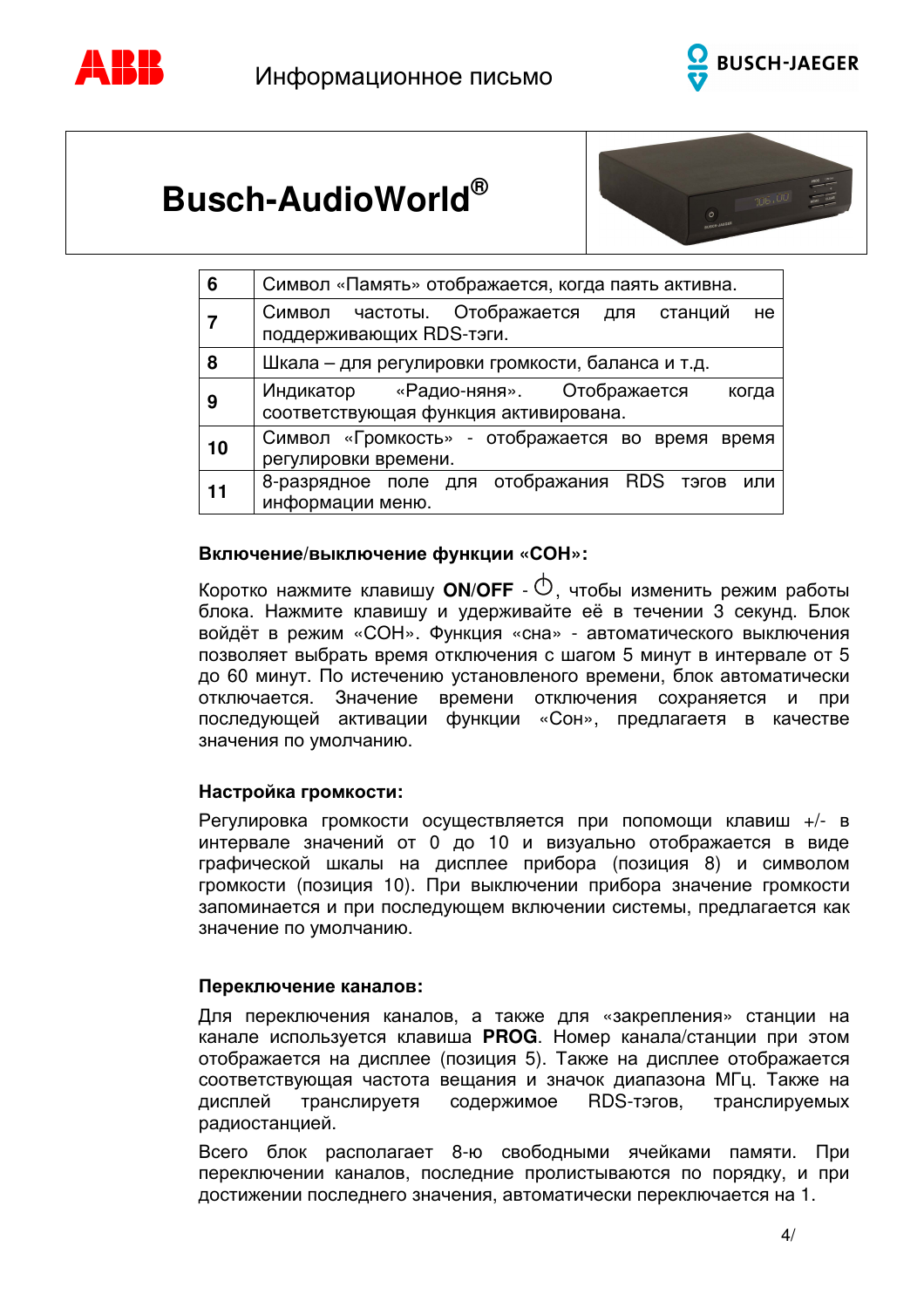





Каналы переключаются в соответствующем пункте «Меню», где можно выбрать Канал 1 (СН 1) и Канал 2 (СН 2), соответственно. Источником сигнала на каналах может служить как сигнал с Центрального блока, так и сигнал с аудио-входа.

#### Установка тембра:

Тембр воспроизводимого звука может быть установлен <sub>R</sub> соответствующем пункте "BASS" (низкие частоты), "MEDIUM" (средние частоты), "HIGH" (высокие частоты) and "BALANCE" (баланс).

#### Подсветка дисплея:

В устройстве реализованы 3 режима подсветки дисплея, аналогичных тем, что используются в FM-Radio. Соответствующие режимы можно найти в разделе «Настройка» основного «Меню».

**ON** Подсветка включена всегда, пока включена система. **AUTOMATIC** Подсветка автоматически отключается через 20 секунд после посленего нажатия клавиши.

**OFF** Подсветка всегда выключена.

Вне зависимости от выбранного режима, при неработающем/неактивном режиме работы, подсветка также выключена. См. также следующий пункт.

#### Время:

В выключенном состоянии (кроме потери питания) на дисплее устройства отбражается текущее время.

#### Включение/выключения будильника:

Усилитель с интеркомом Busch-AudioWorld® оборудован функцией «Будильник». B случае активации данной функции. прибор автоматически включается в предустаноленной пользователем время, и начинает проигрывать последнюю установленную радиостанцию. При необходимости, прибор можно отключить обычным способом. В качестве альтернативы, в виде «мелодии» будильника может быть выбрана не радиостанция, а предустановленный «заводской» сигнал будильника. Это можно сделать в соответствующем пункте основного «Меню». Будильник можно настроить на включение «ежедневно».

Кроме того, если усилитель находится в режиме «сна», т.е. неактивен, то «Будильник» может быть активирован/деактивирован простым способом нажмите И удерживайте PROG. Текущий статус функции активна/неактивна отображается на дисплее в виде символа часов (позиция 4).

В случае же, когда усилитель активен, то включить/выключить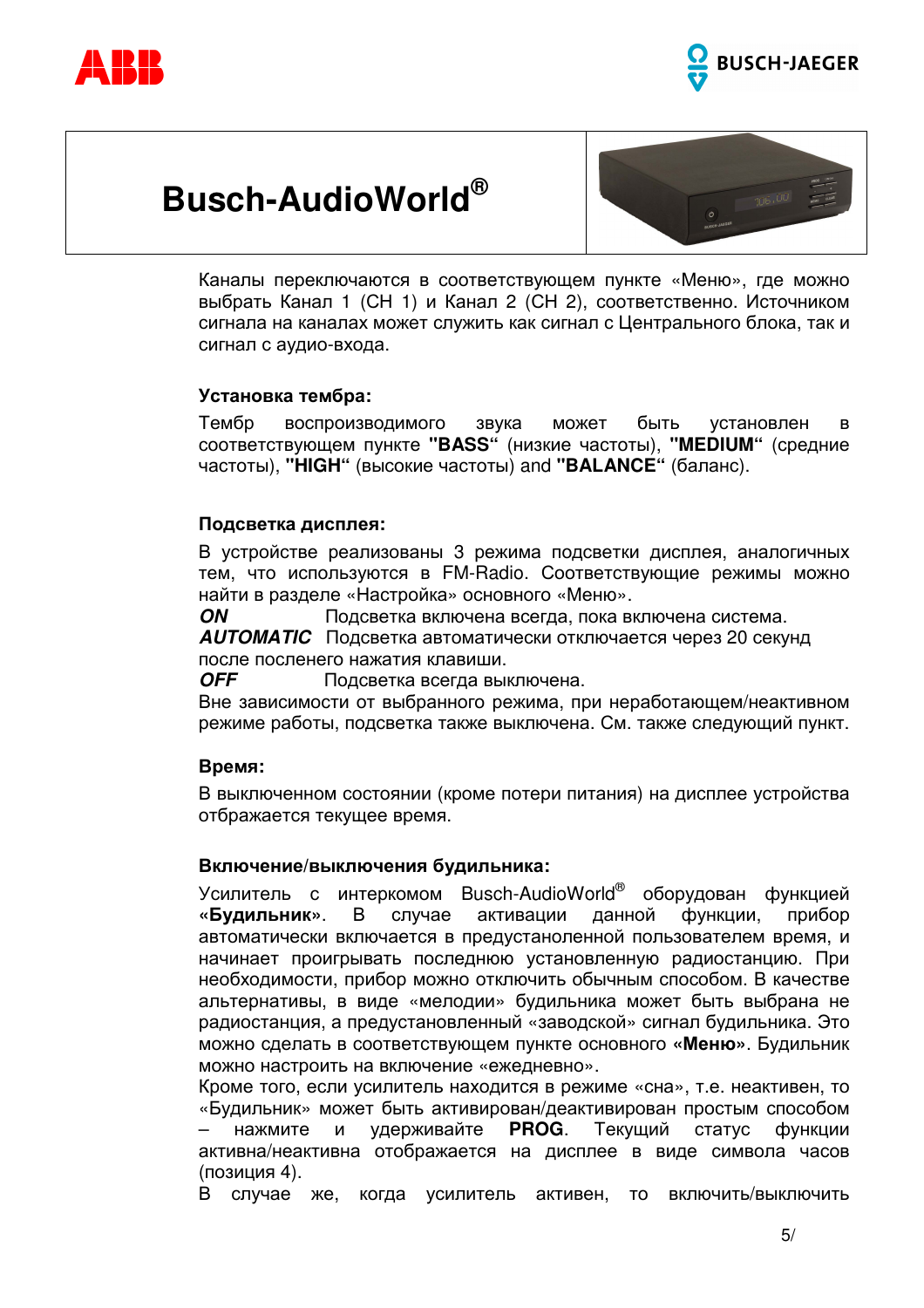





«Будильник» можно только через соответствующий пункт «Меню». В том же разделе производится настройка времени и времени срабатывания «Будильника».

Примечание: Системное время выставляется на блоке Централи 8202.

#### Функция «Не беспокоить» (DND - Ди-Эн-Ди):

Данная функция предназначена для отключения автоматического приёма голосового вызова и активируется в соответствующем пункте «Меню». Статус функции - активна/неактивна» отображается индикатором на дисплее (позиция 2).

#### Функция «Радио-няня»:

Ещё одна новая и очень актуальная функция, реализованная в усилителе «Радио-няня». Реализация данной функции функция требует установки, как минимум 2 усилителей с дисплеем и интеркомом **BJE8214 U** - один в детской комнате и второй - согласно техническому заданию. При активации данной функции (в соответствующем пункте основного «Меню» прибора) усилитель транслирует аудио-состояние в детской комнате.

#### Функция «Интерком»:

В дополнение к хорошо известной функции распределения звука, знакомой пользователю по изделию BJE8212 U, новый усилитель BJE8214 U даёт возможность селективного (адресного) вызова абонента. Номер вызова (номер  $30Hb1)$ выбираются или предустанавливаются через опреационное меню. Всего может быть определено до 15 зон (точек) вызова. Ответ на голосовой вызов всегда направлен на точку, совершившую этот вызов. По завершении сеанса связи (разговора) прибор вновь готов к совершению нового вызова.

Голосовое сообщение передаётся при нажатой центральной части накладки (т.е. фактически нажать на экран).

Номер зоны (точки вызова) для самого устройства устанавливается на самом приборе в разделе «Настройка» основного «Меню» и сохраняется на самом устройстве.

#### Операционное меню:

Операционное меню позволяет пользователю получить доступ к наиболее важным пунктам настройки и функциям прибора. Для вызова операционного меню необходимо нажать и удерживать не менее 3 секунд **PROG** клавишу PROG. Повторное длительное нажатие на клавишу осуществит выход из меню с сохранением всех внесённых изменений.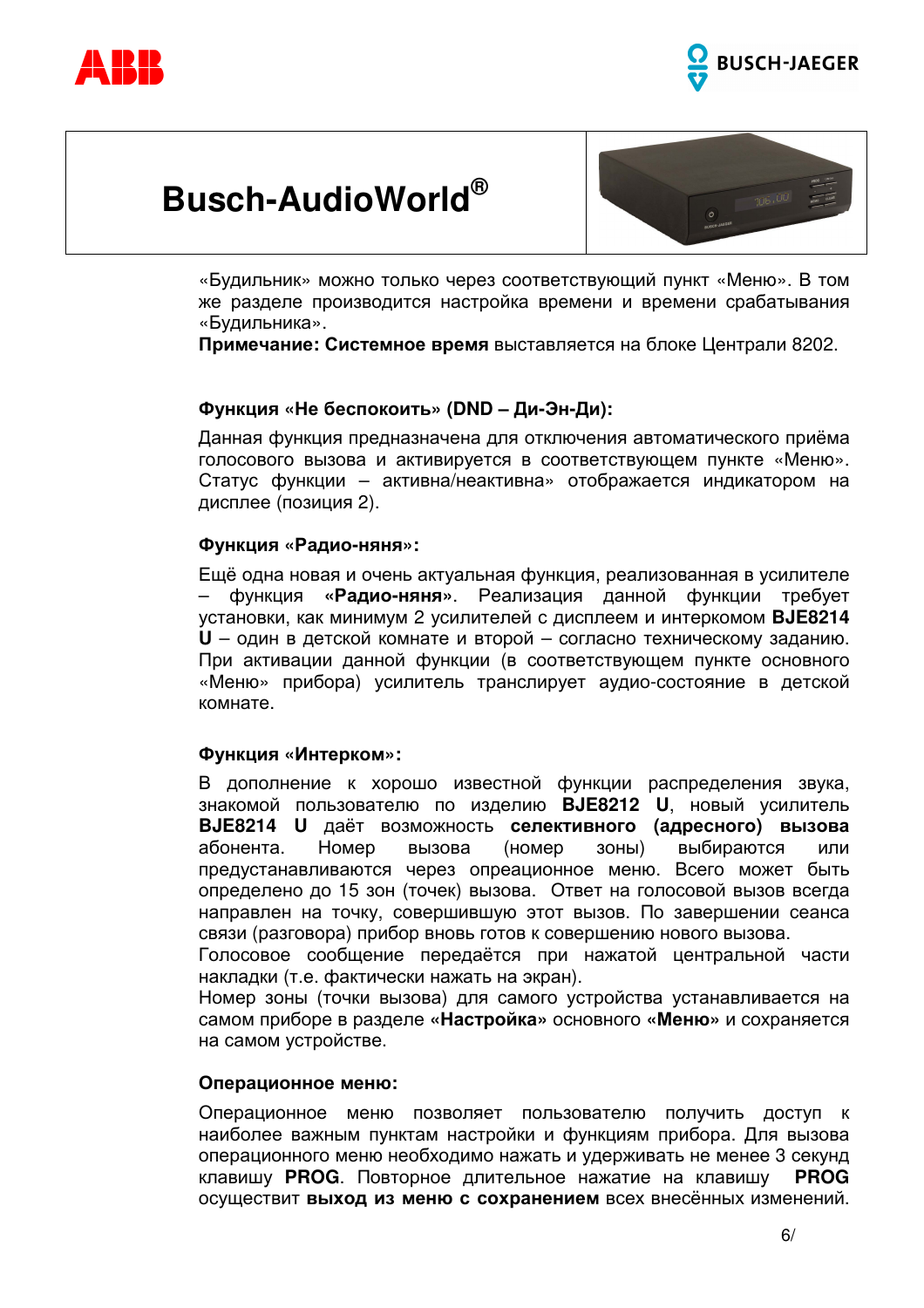





Чтобы выйти из меню без сохранения, достаточно просто выключить прибор.

#### НАСТРОЙКА (основные настройки прибора):

Основные настройки прибора производятся в момент первого включения прибора в сеть или после «СБРОСА». При этом, прибор автоматически начинает работу с меню основных настроек.

#### Сброс (до заводских установок) - RESET:

Функция сброс выбирается в меню и подтверждается нажатием на клавишу PROG.

Примечание: При «СБРОСЕ» все ранее произведённые установки обнуляются до заводских.

Все настройки прибора сохраняются в ОЗУ прибора. Сброс до заводских установок возможен только при помощи функции RESET.



### Консоль с микрофоном - BJE8205 U

Консоль с микрофоном Busch-AudioWorld® (Артикул ВЈЕ8205 U) третий продукт во второй очереди новинок системы Аудиомир от АББ, ориентированная на применение в офисах, приёмных поликлиник, диспетчерских, и т.п. объектах. Конструкция консоли и её дизайн предназначен для установки на любые горизонтальные поверхности,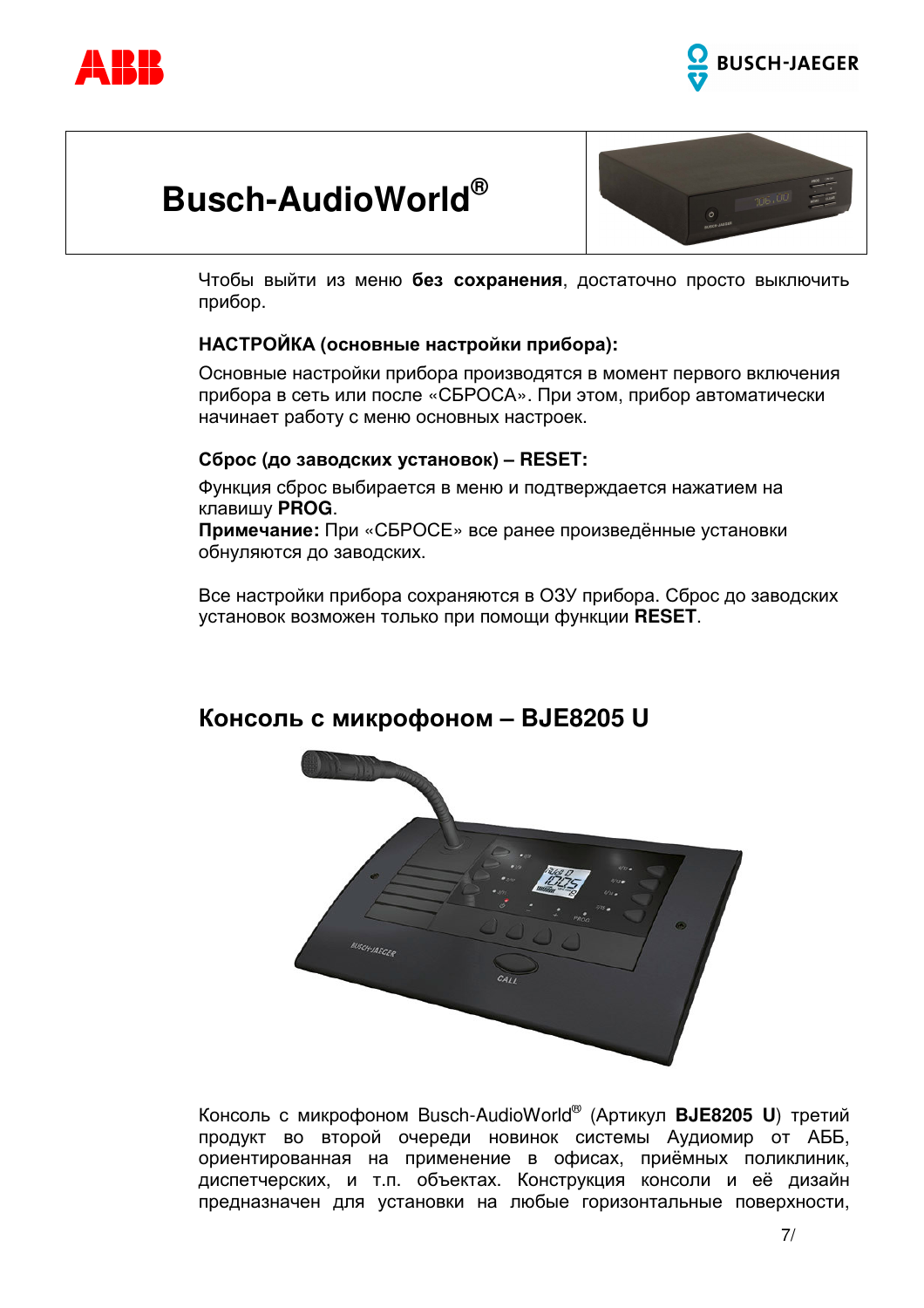





поэтому спектр применения её практически неограничен.

Принцип управления, структура и топология меню, дисплей, настройки выполены по аналогии с усилителем BJE8214 U.

Все функции, кроме «Будильника» и «Автоматического отключения» (Режим «Сон»), были сохранены.

 $\overline{4}$ КНОПКИ управления были вынесены на ПЛОСКОСТЬ консоли  $\boldsymbol{\mathsf{M}}$ расположены горизонтально, соответственно слева направо: **ON/OFF, "-",** "+" и "PROG".

4 селективные кнопки с контрольными светододами расположились вертикально, соответственно справа и слева от дисплея. Выбор точка вызова лёгок и прост и осуществляется пи помоще этих 8 кнопок принцип, как у офисного телефона с кнопками памяти - только вместо кнопки нижнего регистра консоль различается короткое нажатие (адреса с 0 по 7) и длительное нажатие (адреса с 8 по 15). Набранный адрес подтверждается контрольным 2-цветным светодиодом - красный цвет (для адресов с 0 по 7) и зелёный (с 8 по 15).

Конструкция микрофона реализована по типу «гусиная шейка», и позволяет ориентировать микрофон для наилучших условий приёма звука.

Непосредственно в консоль интегрирован громкоговоритель, но при необходимости мы можем подключить к консоли до 2 динамиков (винтовые клеммы). При ЭТОМ встроенный громкоговоритель автоматически отключаетя.

Консоль подключается к шине AudioWorld через стандартный RJ45 порт.

Для сброса (функция RESET) настроек консоли необходимо одновременно нажать и удерживать 4 горизонтальные клавиши под дисплеем. Сброс настроек подтверждается нажатием на клавишу PROG.

Примечание: При сбросе все ранее произведённые настройки консоли обнулятся. Консоль автоматически начнёт работу с режима основной настройки.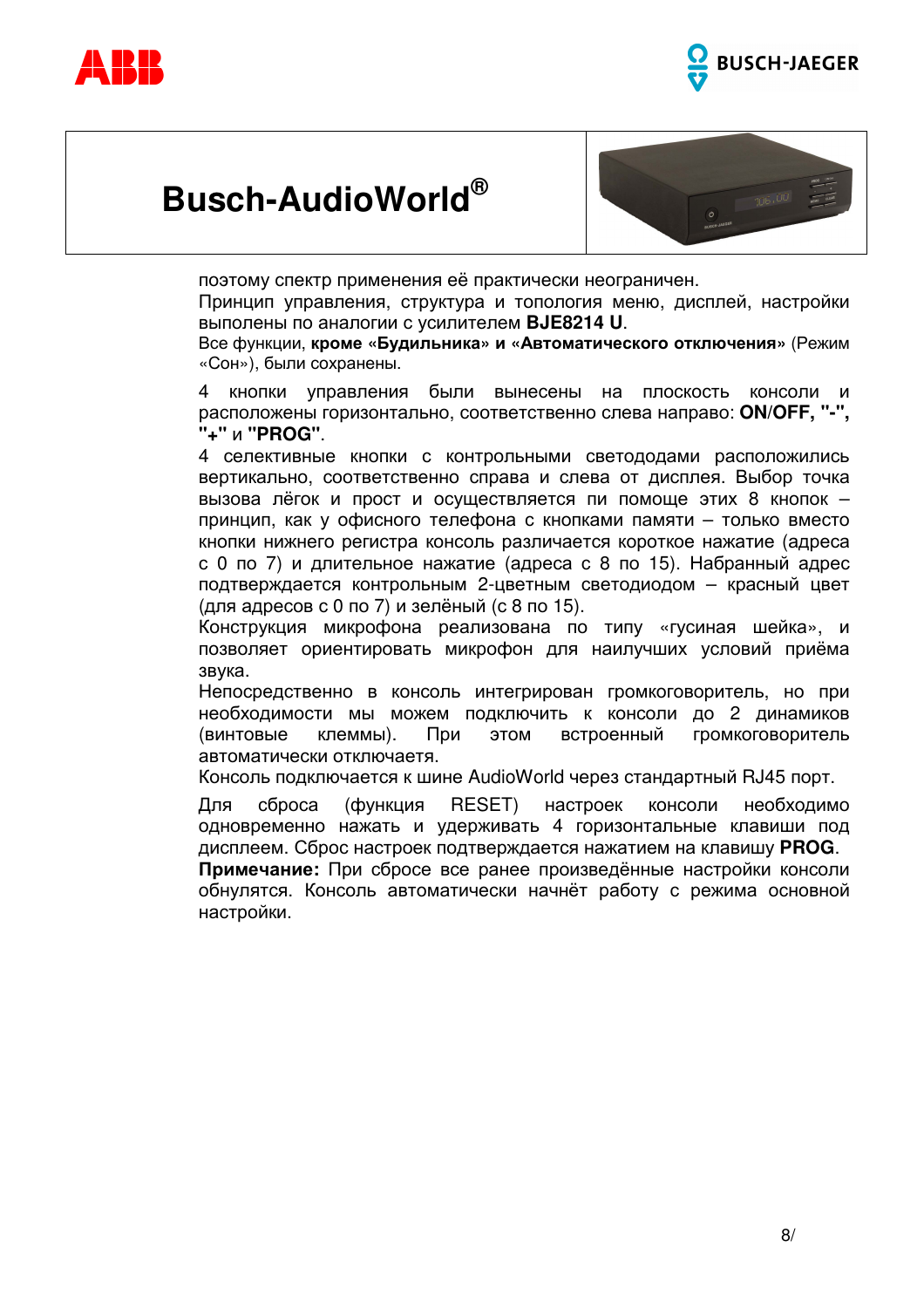





### **Технические характеристики:**

#### Busch-AudioWorld<sup>®</sup> Централь с RDS-тюнером

| Номинальное напряжение:            | 230 V ~ $\pm$ 10 %, 50 Hz                                   |
|------------------------------------|-------------------------------------------------------------|
| Рабочее напряжение:                | 15 V-, SELV                                                 |
| Номинальный ток:                   | 1.2 A, secondary                                            |
| Мощность на входе, максимум:       | 36 BT/BA                                                    |
| Потери (в режиме ожидания):        | $< 500$ mW                                                  |
| Диапазон воспроизводимых частот:   | 40 Hz to 17,000 Hz                                          |
| Коэффициент искажений:             | $< 1 \%$                                                    |
| Отношение "сигнал-шум" :           | > 60 дБ                                                     |
| <b>FM диапазон частот:</b>         | 87.50 МГц to 108.0 МГц                                      |
| Частотная решётка (шаг настройки): | $0.05$ МГц                                                  |
| Отклик:                            | XX dBµV                                                     |
| Определений перегрузки:            | Автоматическое ограничение на<br>> 1.2 A, с индикацией LED. |
| Соединения:                        |                                                             |
| Вход                               | 4 разъёма                                                   |
| Выход                              | RJ 45 разъём                                                |
| Антенна                            | <b>IEC</b>                                                  |
| Дополнительный прибор управления   | 2 винтовые клеммы                                           |
| Цвет:                              | чёрный                                                      |
| Диапазон рабочих температур:       | 5°С до 40°С                                                 |
| Класс защиты:                      | <b>IP 20</b>                                                |
| Габариты (В х Ш х Г):              | 53 x 203 x 201 MM                                           |

#### **Busch-AudioWorld® Усилитель с дисплеем и Intercom**

| Рабочее напряжение:              | 15 V-, SELV               |
|----------------------------------|---------------------------|
| Power consumption, maximum:      | 240 MA                    |
| Потери (в режиме ожидания):      | $< 500$ MBT               |
| Выходная мощность:               | 2 х 1 Вт (импеданс 16 Ом) |
| Чувствительность ресивера:       | $3V_{ss}$                 |
| Диапазон воспроизводимых частот: | 40 Гц до 17,000 Гц        |
| Коэффициент искажений:           | $< 1 \%$                  |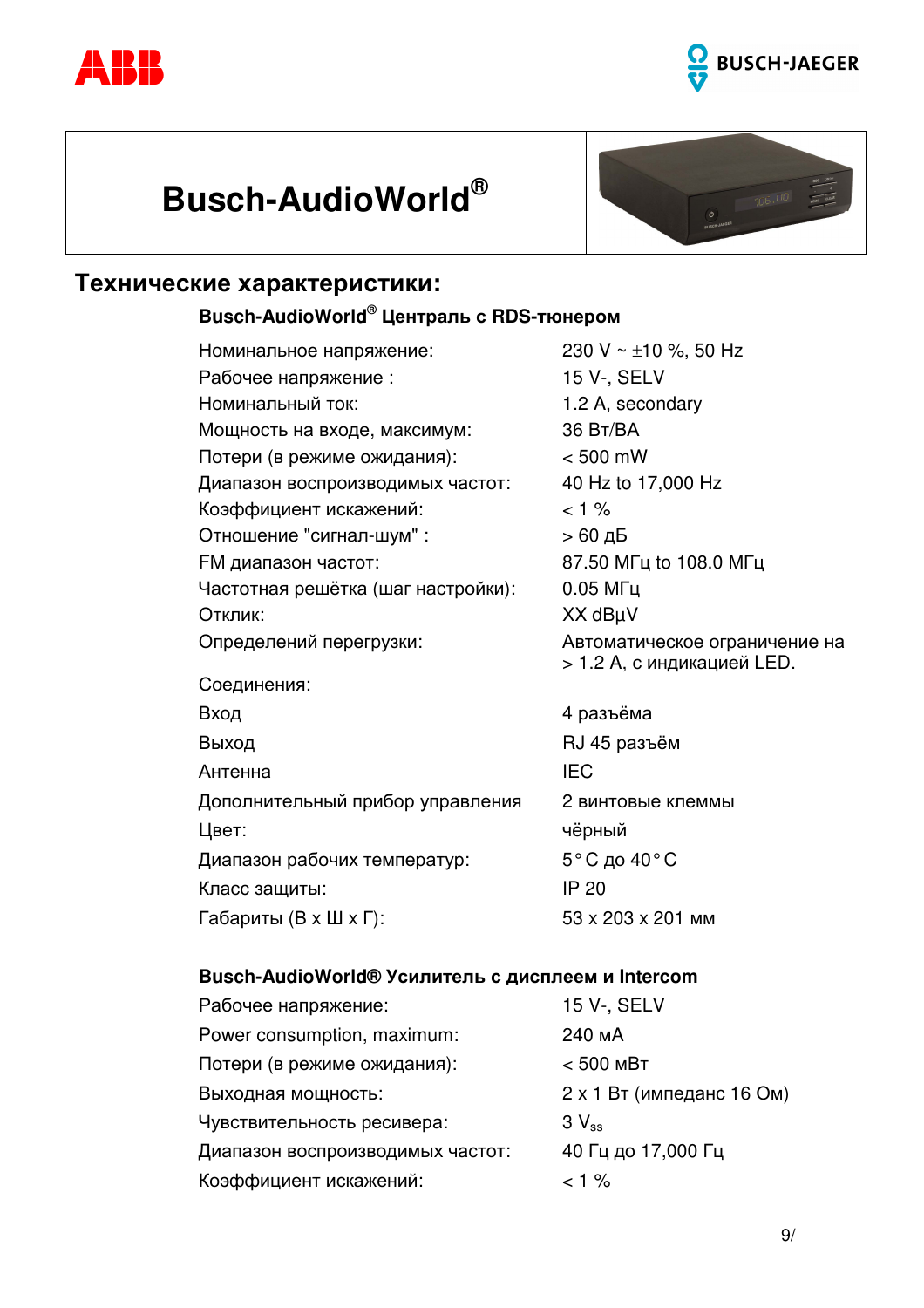



Допустимый импеданс динамиков: Соединения:

Монтаж:

Глубина монтажа: Цвет: Диапазон рабочих температур: Клас защиты: Габариты (В х Ш х Г):



 $8 - 16$  Om Винтовые терминалы, 1х 3, 1х 4,  $1x 7.$ максимум 2 х 4.5 мм<sup>2</sup> В монтажную коробку с межвинтовым расстоянием 60 MM. 32 mm Антрацит, RAL 7021 5°С до 40°С **IP 20** 71 х 71 х 49 мм, с монтажной платой

### Busch-AudioWorld® консоль с микрофоном

| Рабочее напряжение:              | 15 V-, SELV                                                             |
|----------------------------------|-------------------------------------------------------------------------|
| Энергопотребление, максимум:     | 240 MA                                                                  |
| Потери (в режиме ожидания):      | $< 500$ MBT                                                             |
| Выходная мощность:               | 2 х 1 Вт (Импеданс 16 Ом)                                               |
| Чувствительность ресивера:       | 3 V <sub>ss</sub> (Аудиошина)                                           |
| Диапазон воспроизводимых частот: | 40 Гц - 17,000 Гц                                                       |
| Коэффициент искажений:           | $< 1 \%$                                                                |
| Допустимый импеданс динамиков:   | $8 - 16$ Om                                                             |
| Соединения:                      |                                                                         |
| Интерфейс                        | <b>RJ 45</b>                                                            |
| Громкоговорители                 | Винтовой клеммный блок, 1х4,<br>максимум $2 \times 4.5$ мм <sup>2</sup> |
| Монтаж:                          | Скрытая установка,<br>возможность установки в<br>«фурнитуру»            |
| Глубина монтажа:                 | 85 мм, плюс коммуникации                                                |
| Цвет:                            | чёрный                                                                  |
| Диапазон рабочих температур:     | 5°С до 40°С                                                             |
| Клас защиты:                     | <b>IP 20</b>                                                            |
|                                  |                                                                         |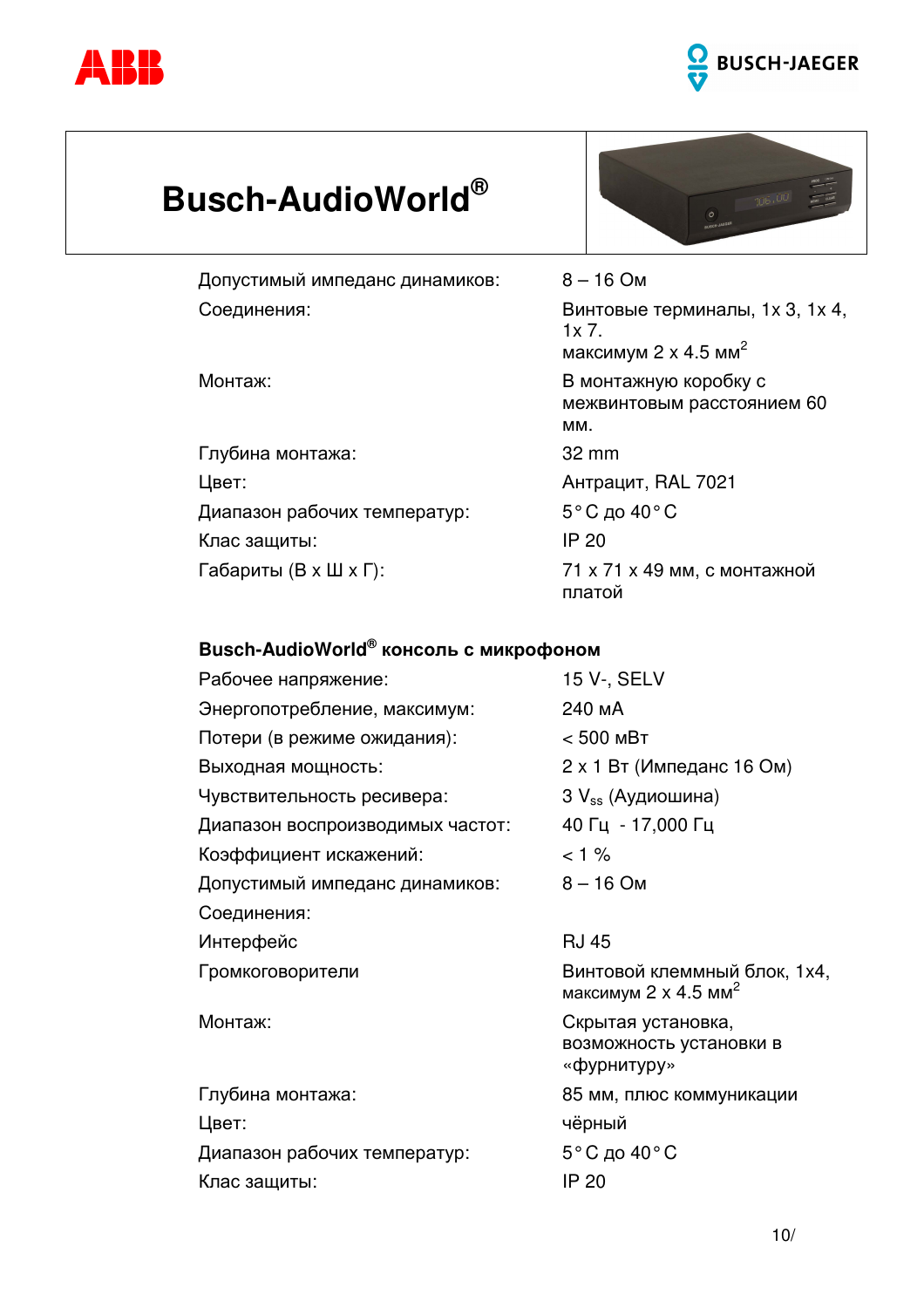





Габариты (В х Ш х Г):

Длина микрофона:

85 х 248 х 175 мм, без микрофона около 150 мм





Busch-AudioWorld® схема подключения с функцией селективного вызова



 $11/$